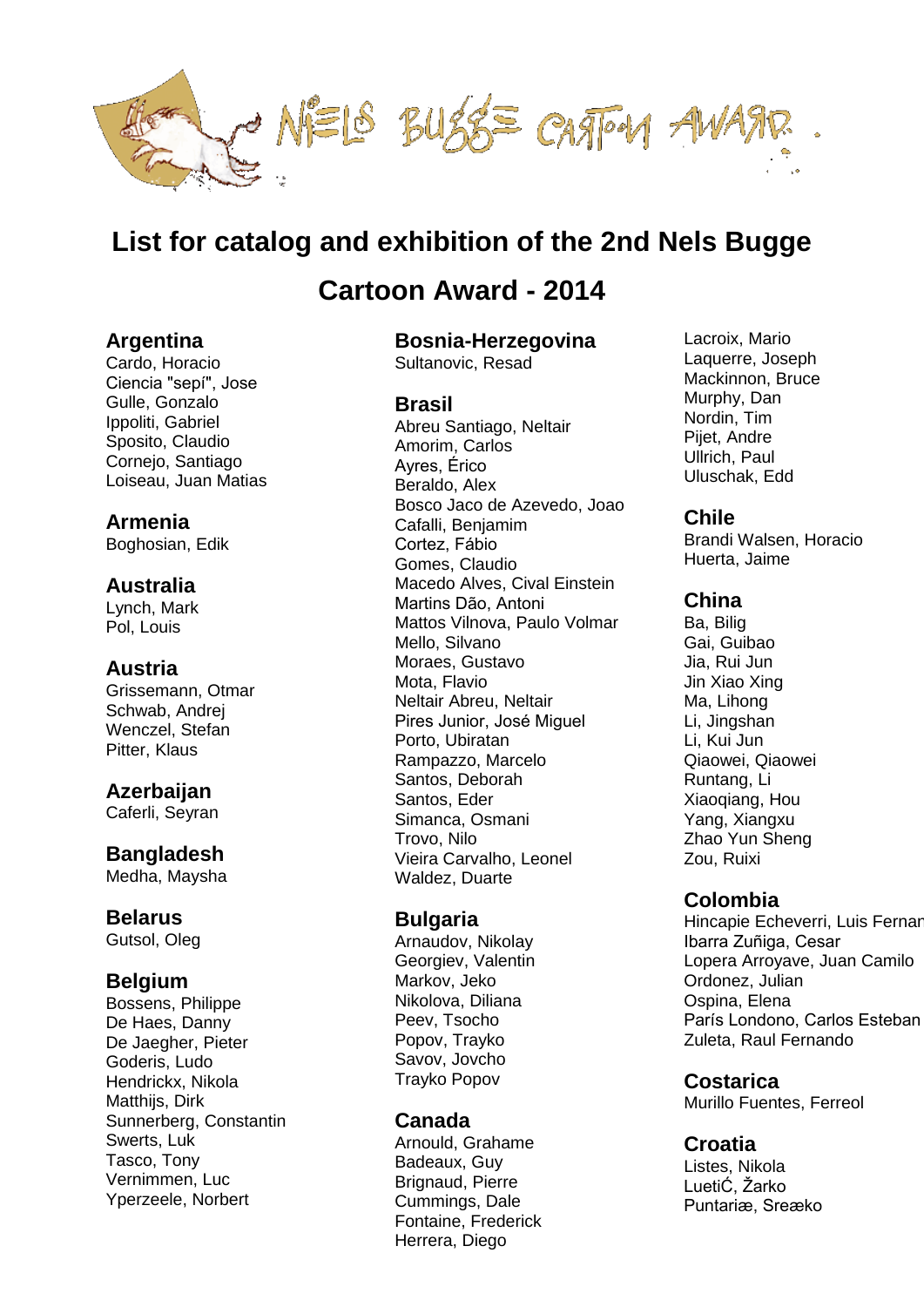**Cuba** Castillo Rodriguez, Roberto

# **Cyprus**

Varchenko, Igor Varchenko, Nataliya

# **Czechrepublic**

Kovaøík, Bøetislav Lichy, Lubomir Plotena, Marie Roman, Kubec Srna, Jiøí

# **Denmark**

Andersen, Lars Bisgaard, Rikke Bitsch, Jorgen Olsen, Susanne Dagmar Hage, Jens Hermann, Peter Huusmann, Thomas-bo Katzenelson, Bob Kirkegaard, Jonas Kjeldsmark, Ib Nejstgaard, Lars-ole Voigt, Morten Noack, Ida Peitersen, Julie Petri, Erik Rasmussen, Gitte Riis, Claus Sørensen, Claus Gade Skov, Gitte Stengaard Jørgensen, Kristina Wichmann, Kamilla

# **Ecuador**

Vargas, Vilma

# **Egypt**

Khalil, Wesam Morsy, Fawzy Salih, Miska

# **Estonia**

Lauringson, Ester Maido, Riina Nemvalts, Urmas

**Finland** Partanen, Heino

# **France**

Antonio, Napo/mongiello Boursier, Sylvain Bouschet, René Haddad, Habib

Montolivo, Mario Plantureux, Jean Rousso, Robert Umbdenstock, Phil

**Georgia** Khodeli, Nodar

### **Germany**

Adam-Prahl, Kirsten Barrientos, Oscar Besslich, Winfried Bierwolf, Axel Easterby, Derek Eichler, Peter Fritsche, Burkhard Grolik, Markus Hoffmann, Frank Jacek, Helmut Jahsnowski, Steffen Kappich, Daniel Kurtu , Valeriu Mette, Til Oguzer, Necmi Pfohlmann, Christiane Ruge, Peter Taussig, Paul Theiler, Wolfgang Tomaschoff, Jan Tripke, Julia Ulusoy, Ömür Zimmer, Peter Zimmermann, Frank

# **Greece**

Basiotis, Marios Coutarelli, Demetrios Fousteris, Nikos Georgiou, Grigoris Kissamitakis, Augoustinos

# **Hungary**

Istvan, Kelemen Lugosi, Karoly

# **India**

Asharab Ali, Mohammed Chopra, Manoj Dutta, Amrita Dutta, Meeta Garadimani, Malatesh Mathasseril, Manoj Mathasseril Menon, Tvg Miss Gnaneshwari Musti, Haresh Selvam, Gnana

# **Indonesia**

Alia, Siti Nur

Arifin, Yudith Bambang, Sulistyo Darsono, Darsono Erlangga, Yunus Gunawan, Bekti Widi Januar, Faried Kasmianto, Gino Nugroho, Sigit Nuryani, Fitri Panjaitan, Harun Cahya Samad, Kasmiyanto Santoso, Agus Syukur, Abdul Wijoyo Hadikusuma, Habibie Yudi, Wahyudi

### **Iran**

Afradi, Mehdi Aghaee, Farzane Aghamirza, Mohammad Ahmadi, Heibat Ahmadian, Fatemeh Alipour, Pezhman Alimohamadi, Vahid Amini, Majid Asadi, Mohsen Ashrafi, Ayoub Azizi, Mehdi Babaei, Esmaeil Babaei, Mohammadreza Bahonar, Elnaz Fasihi, Ali Ganji, Ehsan Ghalijari, Hamid Hasheminezhad, Yalda Kermani Zadeh, Amin Kheiri, Sohrab Khosravi, Meysam Matak, Mohamadhossein Mehrdelan, Dariush Nariman, Narimani Karahvi Naaseri, Abbas Nassabeh, Ehsan Pakdel, Mahboobeh Pasandideh, Malihe Qarakhani, Ali Rafeei, Sajad Ramin Rezaei, Marzieh Rezaei, Shahram Sadeghi, Saeed Shabani, Ali Shokraei, Mahmood Soheili, Amir Sohrabi, Ahmad Reza Soufi, Hamid Takjoo, Javad Tahsini Araghi, Esmaeil Yaryan, Atefeh Zahedi, Farnaz Ziaei Zardkhashoei, Masoud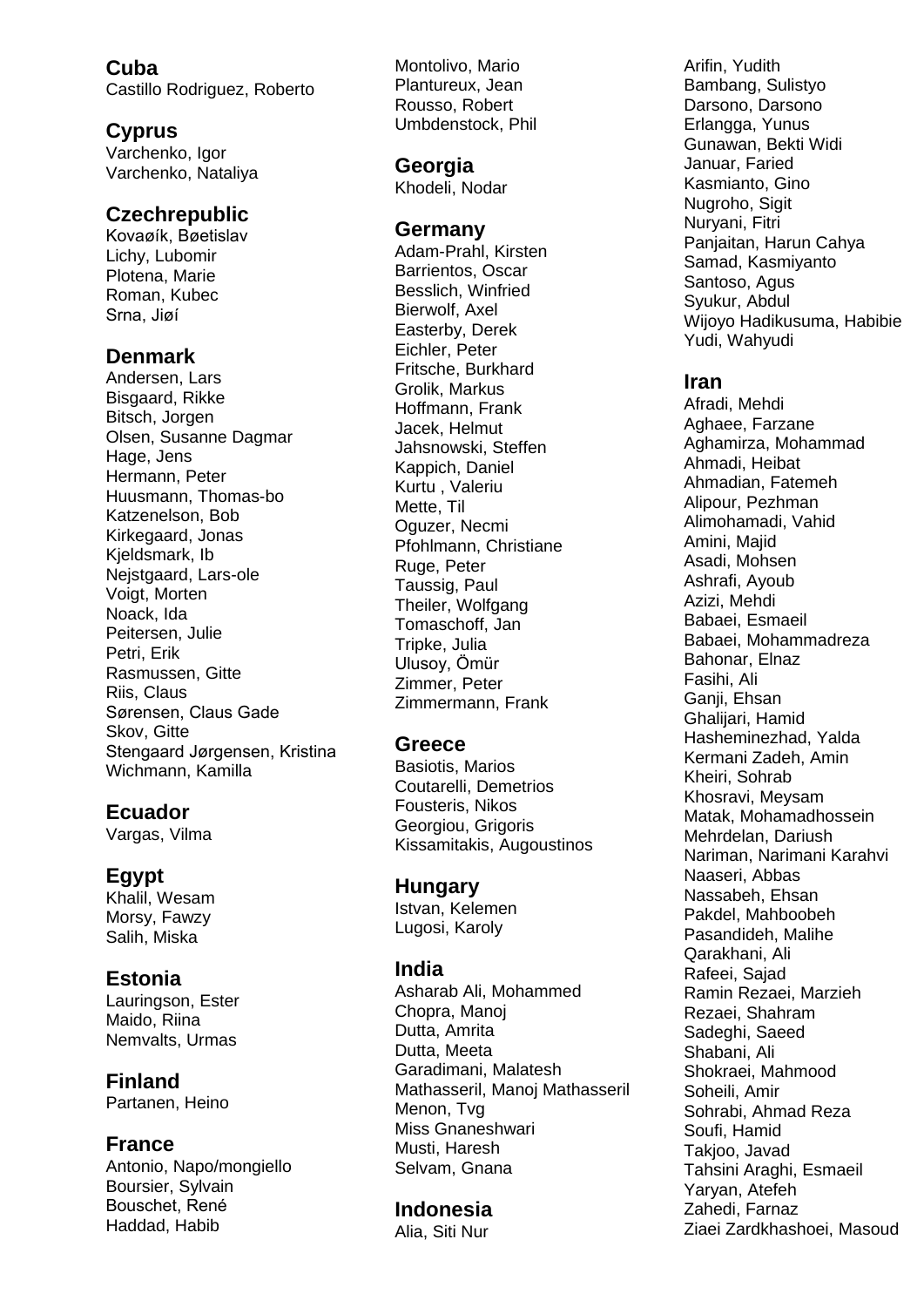**Ireland** Nowak, Miroslaw

#### **Italy**

Agim, Sulaj Bucci, Nicola D'agostino, Marco De Angelis, Marco Dalponte, Paolo Laurenzi, Giulio Leotta (Fleo), Alfio Ma, Thai Sac Montemarano, Luciano Pecchia, Andrea Ricciardi, Federico Spadari, Marco Zordan Daniele

#### **Israel**

Bartfeld, Alexandru Katz, Grigori Katz, Ilya Kfir, Weizman

**Japan** Sahade, Daniel

**Kazakhstan** Gazizov, Aidarbek

**Korea** Hae -sol, Choi

**South Korea** Myung -lae, Nam

#### **Luxembourg** Barthel, Catherine

# **Macedonia**

Dzajkov, Spiro Krstevski, Zlatko

**Malaysia** Kalaya Mardhanam, Karthik

**Maroc** Boudra, Hicham Hanane, Sbibi

**Mexico** Frank, Traeger Guerrero García, Alejandro

**Montenegro** Djukic, Dragomir Drljevic, Darko Lagator, Luka Sredanovic - Dikan, Lazo

# **Netherlands**

Gouders, Jean Hendlmeier, Lena

# **Nigeria**

Abou Hassan, Fadi Nwokocha, Azuka

#### **Norway**

Hassan, Fadi Abou Nyhus, Egil

**Pakistan** Banoori, Asim

**Philippines** Isaac, Norman Samulde, Rchard

#### **Peru**

Carrion Cueva, Julio Angel Merino Pajares, Oscar Prado, Javier

# **Poland**

Bondarowicz, Marcin Cebula, Henryk Frackiewicz, Andrzej Grzondziel, Krzysztof Kolaczek, Zbigniew Krawczak, Andrzej Kuczynski, Pawel Tadeusz Krotos Lanckoroñski, Jacek Lazarek, Malgorzata Niew\*owski, Zbigniew Piszczako, Zbigniew Przêzak, Czes<sup>3</sup>aw Stanczyk, Pawel Stepniak, Jerzy Szymankiewicz, Szymon Tatarkiewicz, Michal Zbigniew, Wozniak

**Portugal** Alves, Nuno Baptista, Joao Sampaio, Cristina

**Republic Of Cyprus** Cakmak, Huseyin

**Robbiate Lc** Bernazzani, Cristina

#### **Romania**

Ambrozie Ovidiu, Borta Artuche, Felix Avramescu, Marian Axinte, Doru Cocianu, Aurel Silviu Constantin, Pavel Cornel -marin, Chiorean Florin Leonard, Ştiuler Ignat, Mihai Licurici, George Lupu, Marian Misaila, Andrei Septimiu Misaila, Carmen Niculina Gabriel, Pavel Radu, Cletiu Stanila, Liviu Topan, Cristian

#### **Russia**

Alexander, Umyarov Andrey, Andrey Gorshkov Ashmarin, Stanislav Belozerov, Sergei Bondarenko, Marina Dmitry, Kononov Druzhinin, Valentin Elkin, Sergey Kivokurtsev, Aleksei Klimov, Andrey Manaev, Yuri Pashchenko, Igor Popov, Andrei Shilov, Viacheslav Shmygina, Elena Sokolov, Sergey Tarasenko, Valeri Zlatkovsky, Mikhail

# **South Africa**

Mitchell, Sandy

#### **Serbia**

Bajcetic, Jelena Blatnik, Aleksandar Borkovic, Toso Ciric, Rastko Comor, Snezana Dimitrijevic, Sasha Djerlek, Muhamed Max Djuran, Nebojsa Dokmanovic, Marija Dragas, Nikola Guzina Mikolčević, Maja Ikanja, Sevrin Jovan, Prokopljevic komac, Jovo Lazarevic, Dobrivoje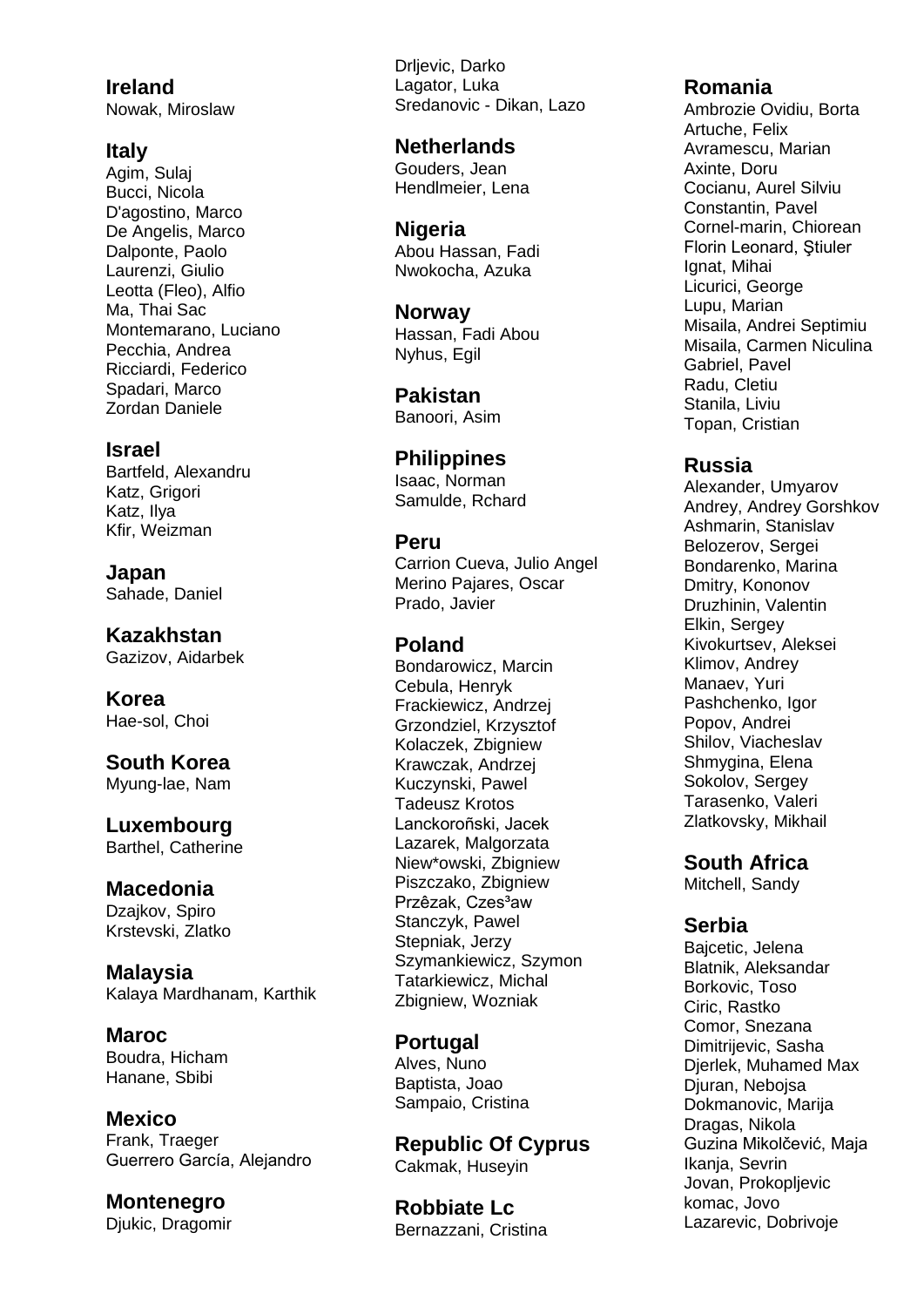Milenko, Kosanovic Mileta, Miloradovic Milenko, Kosanovic Milorad, Jevtic Mitrinovic, Irina Novakov, Goran Papeš, Uroš Radulovic, Spiro Ratkovic-gavela, Dzoja Sikanja, Severin Sivtsevich, Vladimir Volodja Srbljanin, Predrag Stankovski, Vladimir Todorovic, Bobisa Tovirac, Zoran Ubovic, Nedeljko Uzelac, Damir Vaso Krcmar Vlahovic, Jaksa

#### **Singapore**

Ong, Lin Kai Megan

### **Slovenia**

Alasevic, Milan Carniollus, Brut

# **Spain**

Benavente Martinez, Jesus Benavides Formas, Juan Gabriel Casas Sierra, Jordi Castro Berrocal, José Javier Contreras, Juan Carlos De Culla, Daniel Derenne, Anne Dominguez, Fernando Formoso, Xaquín Marín Gasch, Jordi García, Jesús Gonzalez, Felix Molero Cabanes, Arturo J. Mosquera, Nani Paneque, Quim Pardo Rech, Francisco A. Romero Sanz, Ana G. Rubio Malagón, Jose Vela, David

# **Sweden**

Hajo, Saad Hansson, Riber Haskett, Michael

# **Switzerland**

Wegmann, Silvan

**Syria** Khalil, Raed

# **Tanzania**

Matumula, Popa

# **Thailand**

Amphawa, Pattarapon Boonprakong, Pairat Chirakup, Suphachai Chuanasa, Jakkrapun Chuntra, Tawan Jirakulsawat, Gin Passaprawas, A-chinoboonwat Visanuyothin, Jirawat

# **Turkey**

Agaoglu, Mete Aksoy, Turan Al Rajeh, Rajeh Aykanat, Ahmet Abdulkadir, DEMÝRHÝNDÝ Beyhan, Erol Cam, Omer Cikcik, Sevingul Ezgi Demirci, hicabi Donmez, Murat Gulal, Melike Tugce Gumus, Musa Gurel, Oguz Kar, ÝsmaÝl Kar, SerpÝl Kaya, Ahmet Koc, Cem Koca, Bari Kýcýklar, Serdar Kütükçü, Kütükçü Önerbay, Önder Önür, Yavuz Ozhan Ozyurt, Kemal Özçelik, Ramazan Selcuk, Engin Soyarat, Faruk Tural, Mehmet Yucebas, Harun

# **Ukraine**

Chmyriov, Valeriy Dubovsky, Alexander Dudchenko, Sergey Kazanevsky, Vladimir Kustovsky, Oleksy Mayevsky, Michael Momot, Valery Mykola, Prynkovskyi Nazarov, Gennadiy Oleg, Loktyev Repitun, Gennadin (?) Riabokon, Sergiy Semendyaev, Sergei

# **United Kingdom**

Mahmoudi, Houmayoun Percival, Matt Sareh, Pooya Wieczorkowski, Konrad

### **Uruguay**

Ricciardi, Leslie

# **USA**

Chavez, Christian Eckstein, Bob Galindo, Felipe Jerez, Alberto Laino, Osvaldo Nguyen, Phu Pacult, Andrzej Thomson, Ross Watts, Bruce Wejp-olsen, Werner

# **Uzbekistan**

Eshonkulov, Makhmudjon Sviridenko, Nikolay

# **Viet Nam**

Trung Liem, Nguyen